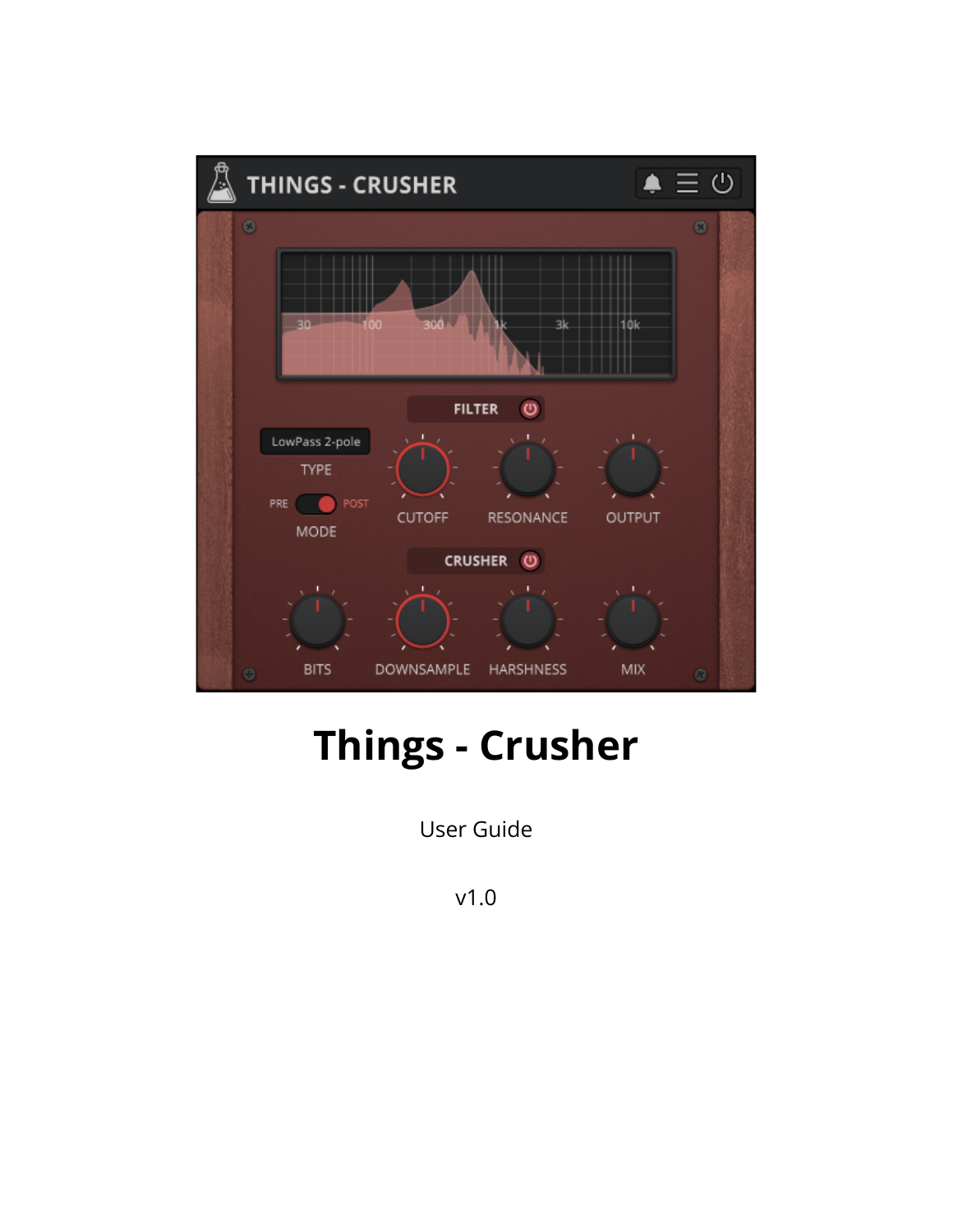| <b>Things - Crusher</b> |                                       | 3              |
|-------------------------|---------------------------------------|----------------|
| <b>Installation</b>     |                                       | 4              |
| macOS                   |                                       | $\overline{4}$ |
| Windows                 |                                       | 4              |
| <b>Registration</b>     |                                       | 5              |
| Online                  |                                       | 5              |
| Offline                 |                                       | 5              |
| <b>Parameters</b>       |                                       | 6              |
| <b>Features</b>         |                                       | 7              |
| Parameter Lock          |                                       | 7              |
| <b>Edit Value</b>       |                                       | 7              |
| <b>Window Size</b>      |                                       | 7              |
|                         | Preset Copy / Paste                   | 7              |
|                         | <b>Enable / Disable Notifications</b> | 8              |
|                         | <b>Swap Mouse Buttons</b>             | 8              |
| <b>GUI Acceleration</b> |                                       | 8              |
|                         | Dark / Light Theme                    | 8              |
| <b>End</b>              |                                       | 9              |
|                         | Where is everything?                  | 9              |
| Credits                 |                                       | 9              |
| <b>EULA</b>             |                                       | 9              |
| <b>Thank You</b>        |                                       | 10             |
| Follow Us               |                                       | 10             |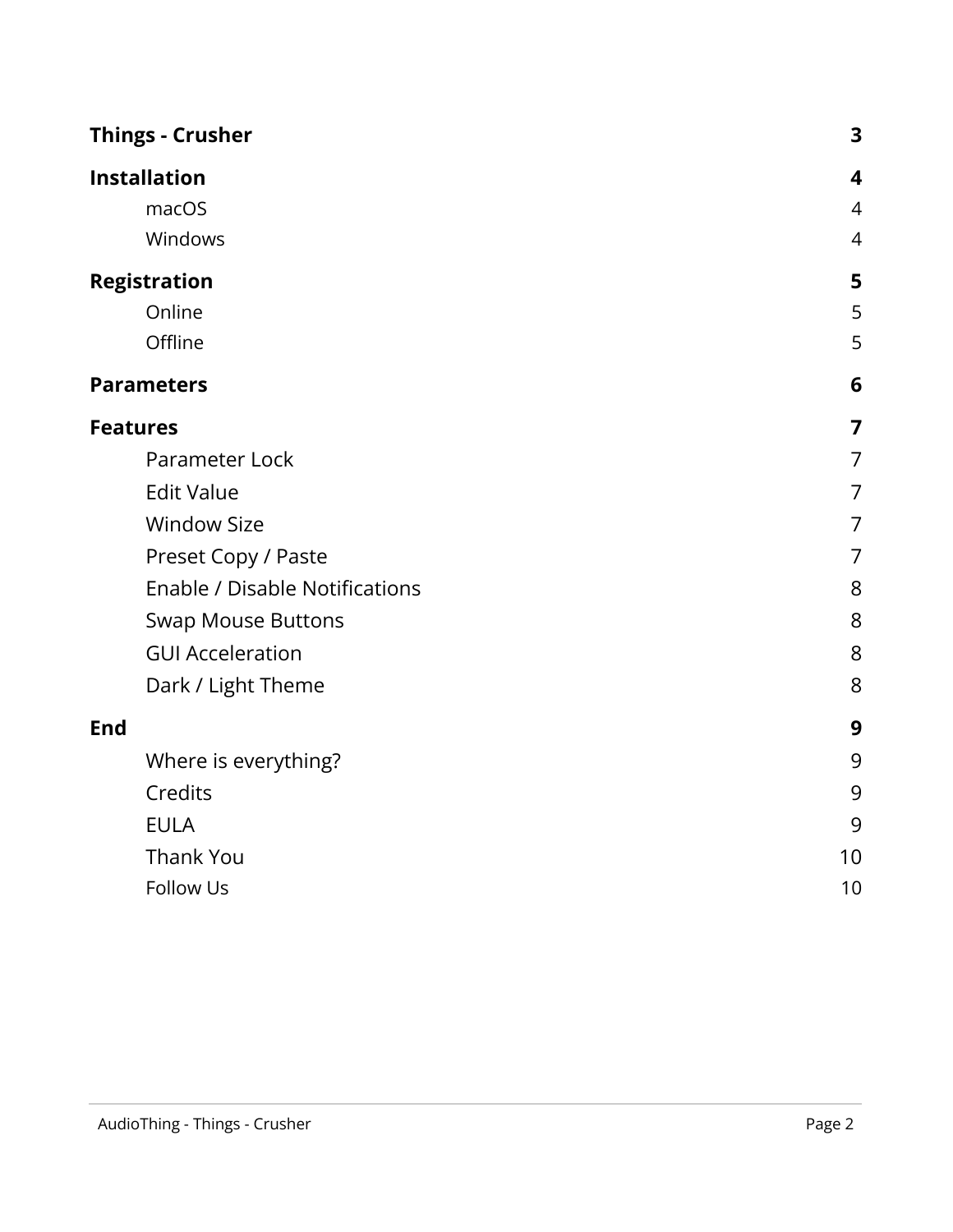# <span id="page-2-0"></span>**Things - Crusher**

*Filter and Bit Crusher*

**Things - [Crusher](https://www.audiothing.net/effects/things-crusher/)** is an easy to use Filter and Bit Crusher effect plugin. This plugin is inspired by the effect section of our instrument plugin [Noises](https://www.audiothing.net/instruments/noises/).

Crusher features a multimode filter (lowpass, highpass, bandpass, notch) with 2 or 4-pole and an output gain, along with a crisp bit crusher (bits, downsample, mix) paired with a harshness control taken from our plugin [Reels.](https://www.audiothing.net/effects/reels/)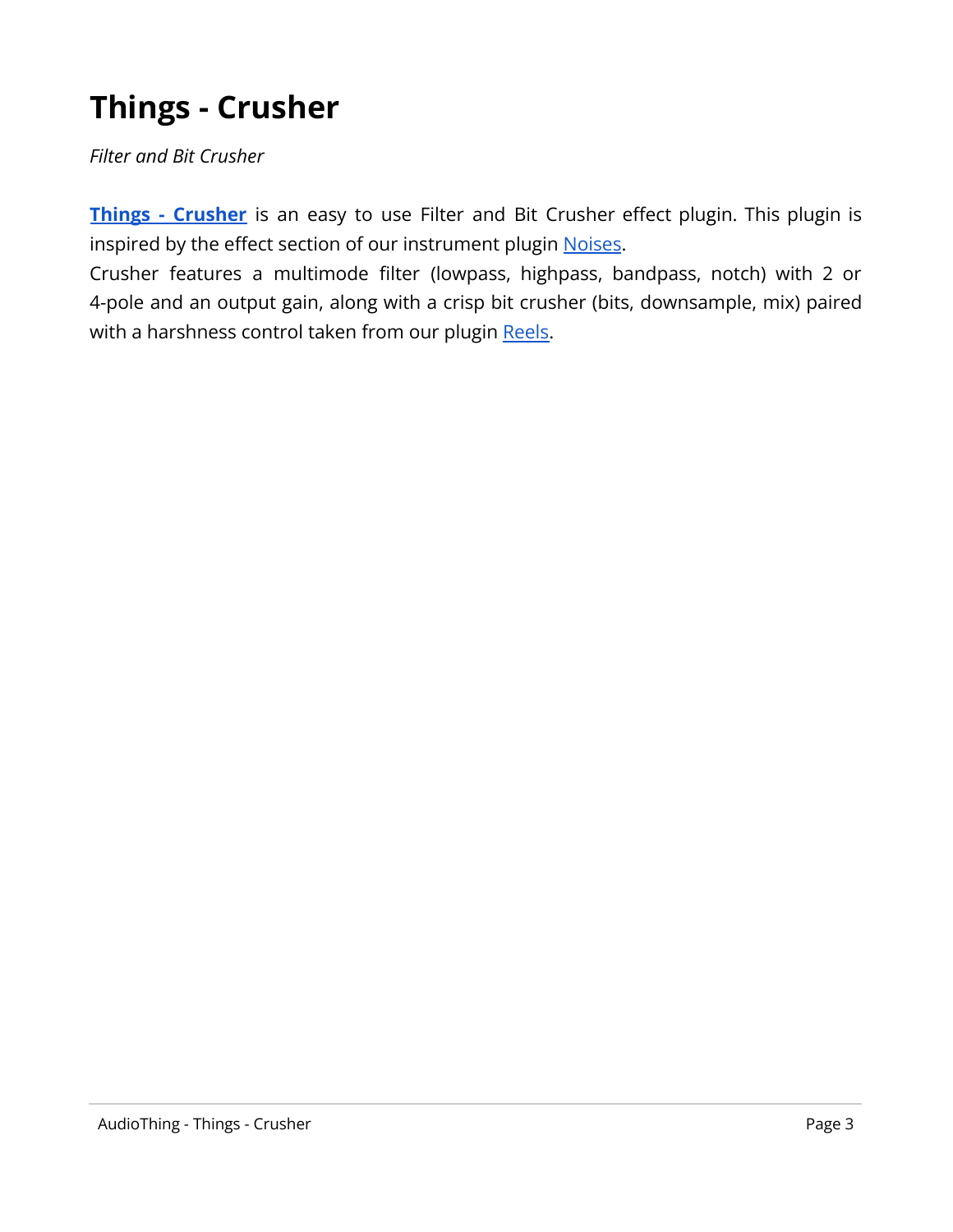## <span id="page-3-0"></span>**Installation**

#### <span id="page-3-1"></span>**macOS**

- Double click on the DMG archive to extract it
- Right click on the PKG installer and click open
- Follow the instructions to install the plug-in(s)

#### <span id="page-3-2"></span>**Windows**

- Extract the ZIP archive
- Double click on the setup file (.exe)
- Follow the instructions to install the plug-in(s)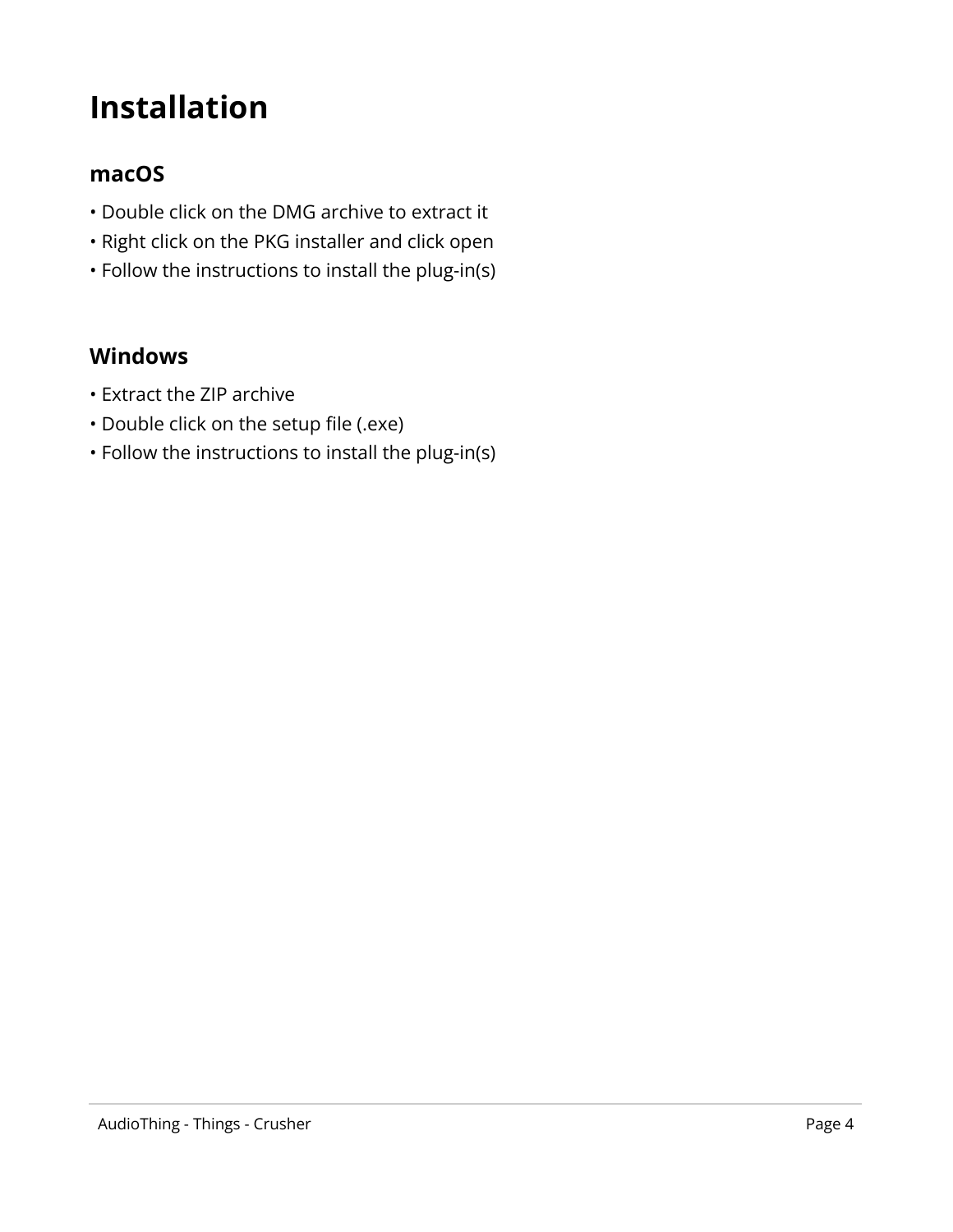# <span id="page-4-0"></span>**Registration**

You can open the registration window by clicking on the icon  $\equiv$  next to the bypass button, in the top-right corner.

#### <span id="page-4-1"></span>**Online**

- If you haven't created an account yet, you can sign [up here](https://www.audiothing.net/account/signup/)
- Just input your credentials into the text fields and click on Log In.

| Log in to authorize    |         |
|------------------------|---------|
| $\triangleright$ Email |         |
| P Password             |         |
| Remember me            |         |
| Log In                 |         |
| Forgot Your Pass?      | Sign Up |

#### <span id="page-4-2"></span>**Offline**

- Download the license file from your **account**.
- Just drag and drop the license into the registration window or click on the *Load License File* button and browse to the downloaded license.

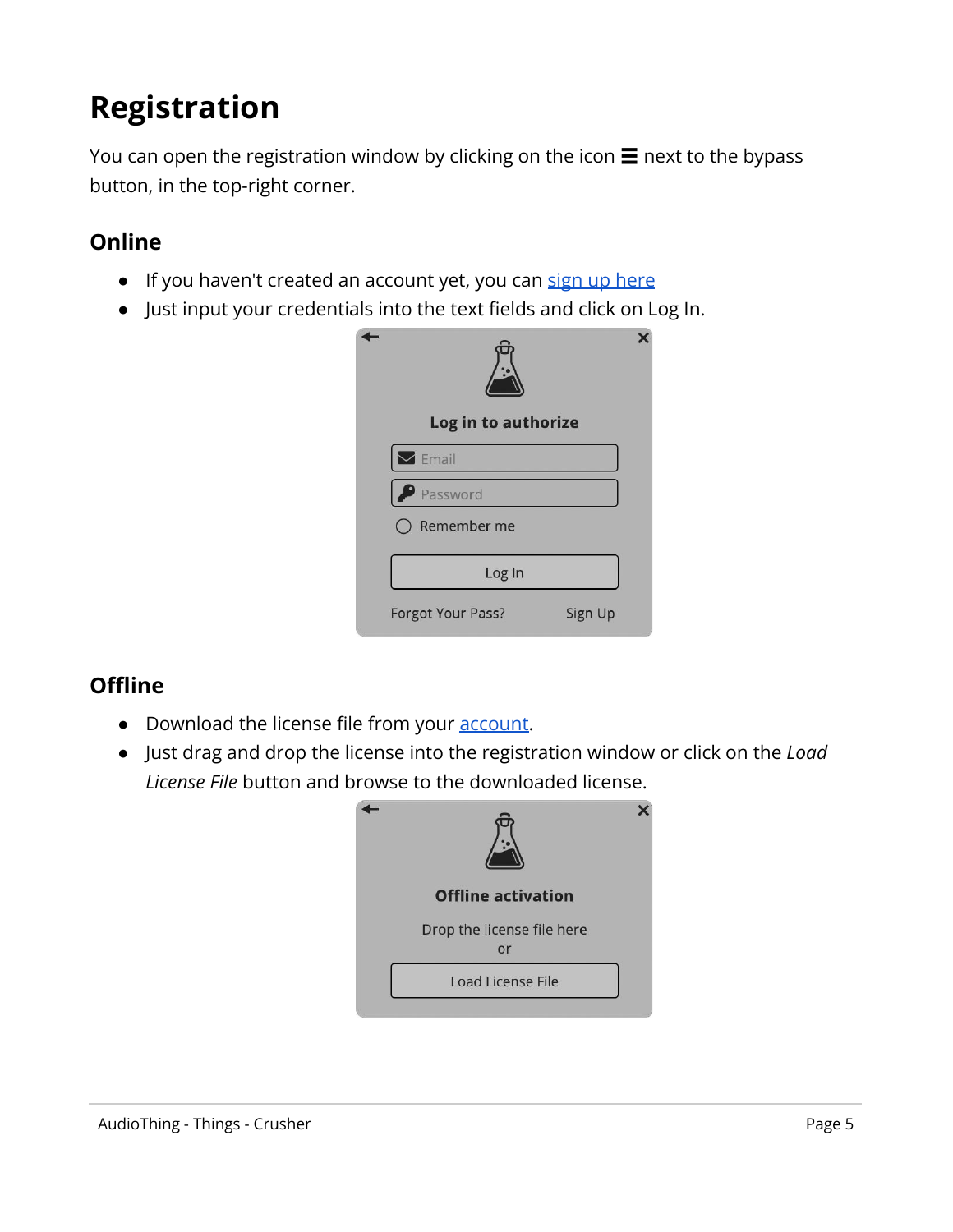## <span id="page-5-0"></span>**Parameters**

#### **Filter**

| Type      | Selects between LowPass, HighPass, BandPass, and Notch           |
|-----------|------------------------------------------------------------------|
| Mode      | Selects the position of the filter: pre crusher, or post crusher |
| Cutoff    | Controls the frequency cutoff of the filter                      |
| Resonance | Controls the amount of resonance of the filter                   |
| Output    | Controls the output gain of the filter (-24dB to +24dB)          |

#### **Crusher**

| <b>Bits</b> | Reduces the bit-depth of the sound causing distortion             |
|-------------|-------------------------------------------------------------------|
| Downsample  | Reduces the sample rate causing aliasing                          |
| Harshness   | Controls the harmonic distortion with loss of clarity (mid-range) |
| Mix         | Controls the amount of the crusher effect                         |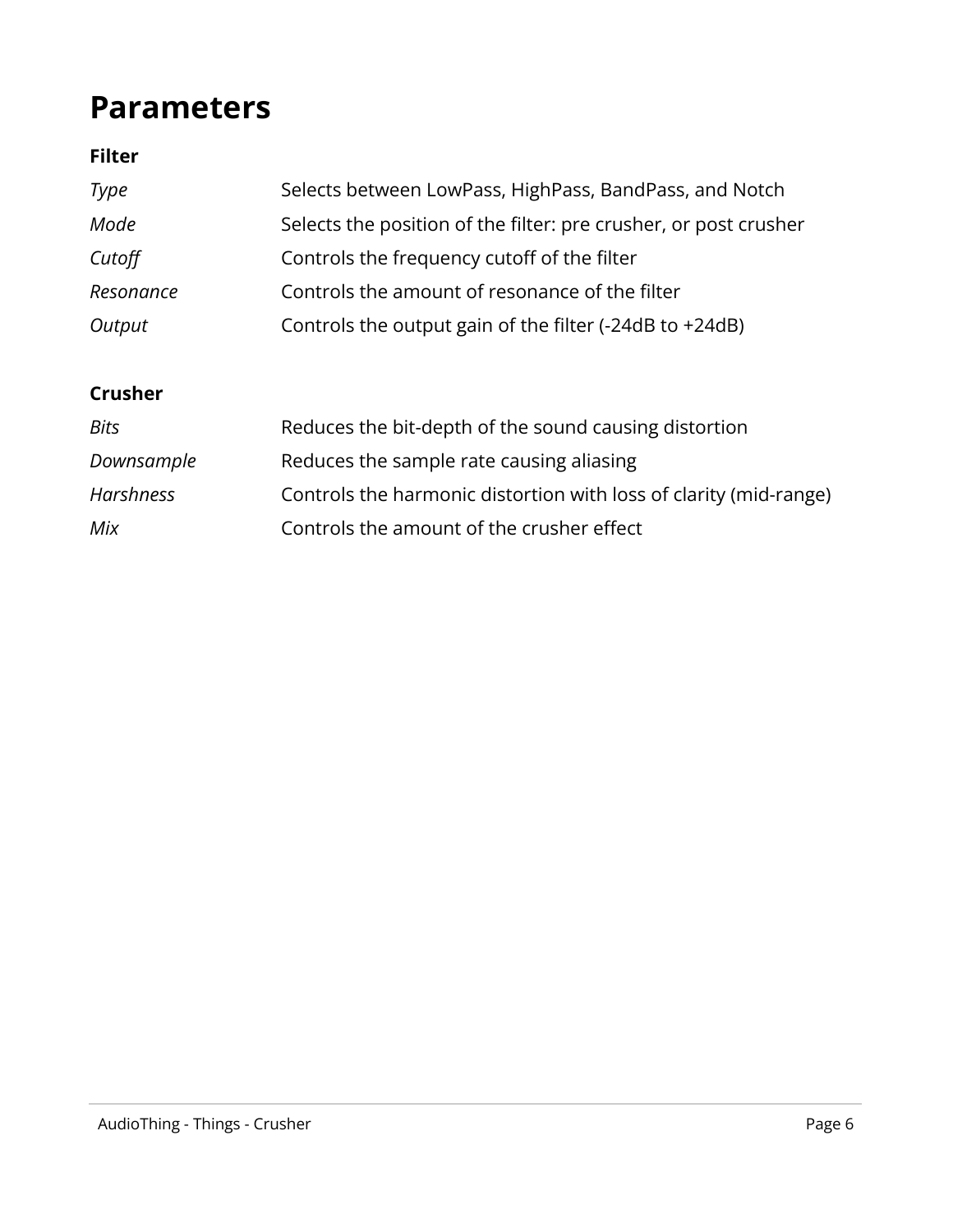### <span id="page-6-0"></span>**Features**

### <span id="page-6-1"></span>**Parameter Lock**

If you want to keep the value of one or more parameters while changing presets, or when using the randomizer button, you can use the *Parameter Lock* feature. Right click on a parameter and choose *Parameter Lock*.



| Lock / Unlock | If locked, the parameter won't be updated when changing presets |
|---------------|-----------------------------------------------------------------|
| Lock All      | Locks all parameters                                            |
| Unlock All    | Unlocks all parameters                                          |

#### <span id="page-6-2"></span>**Edit Value**

You can also manually change the value for knobs and sliders. Right click on a parameter and choose *Edit Value*. You can also access this feature with SHIFT + Click.



<span id="page-6-3"></span>*By clicking on the icon* ☰ *you can access additional features.*

#### **Window Size**

You can resize the plugin window using three predefined sizes (*small, standard, big*). You can also resize the plugin window by clicking and dragging the bottom-right corner of the interface. Double clicking will reset to the standard size.

### <span id="page-6-4"></span>**Preset Copy / Paste**

You can easily share presets by using this Copy/Paste feature.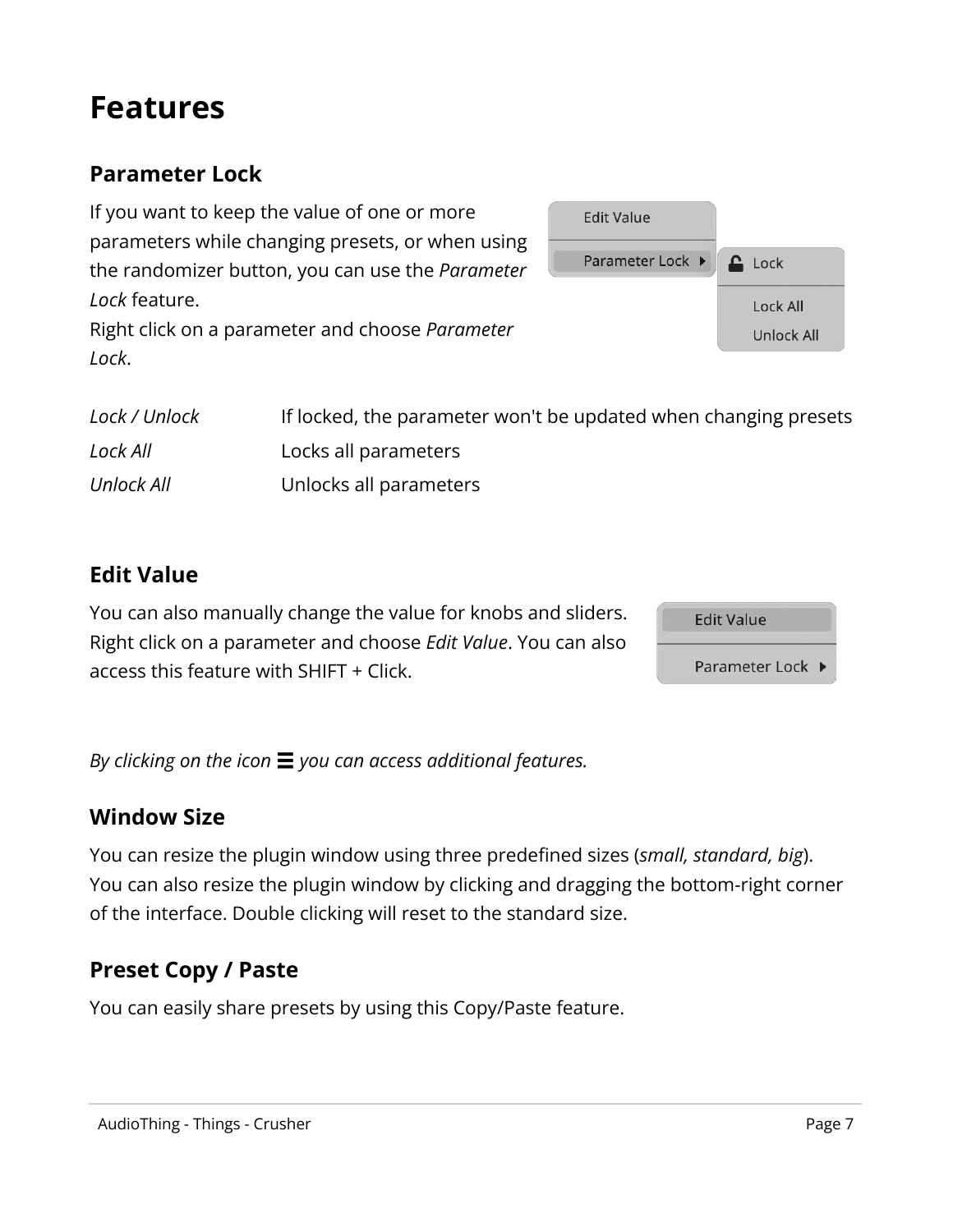| Copy to Clipboard    | The status of all parameters will be saved to the Clipboard |
|----------------------|-------------------------------------------------------------|
| Paste from Clipboard | Load a preset from the Clipboard                            |

#### <span id="page-7-0"></span>**Enable / Disable Notifications**

You can enable or disable the notifications for updates and news (shown by the bell icon). This option is global and it will affect all AudioThing plugins.

#### <span id="page-7-1"></span>**Swap Mouse Buttons**

If you are using the right button as your primary mouse button, the plugin might not recognize it. Use this option to enable it internally in the plugin. This option is global and it will affect all AudioThing plugins.

#### <span id="page-7-2"></span>**GUI Acceleration**

You can enable or disable the GUI acceleration supported by your system. The current and default library is OpenGL.

#### <span id="page-7-3"></span>**Dark / Light Theme**

You can choose a dark or light appearance for menus, popup values, and windows. This option is global and it will affect all AudioThing plugins.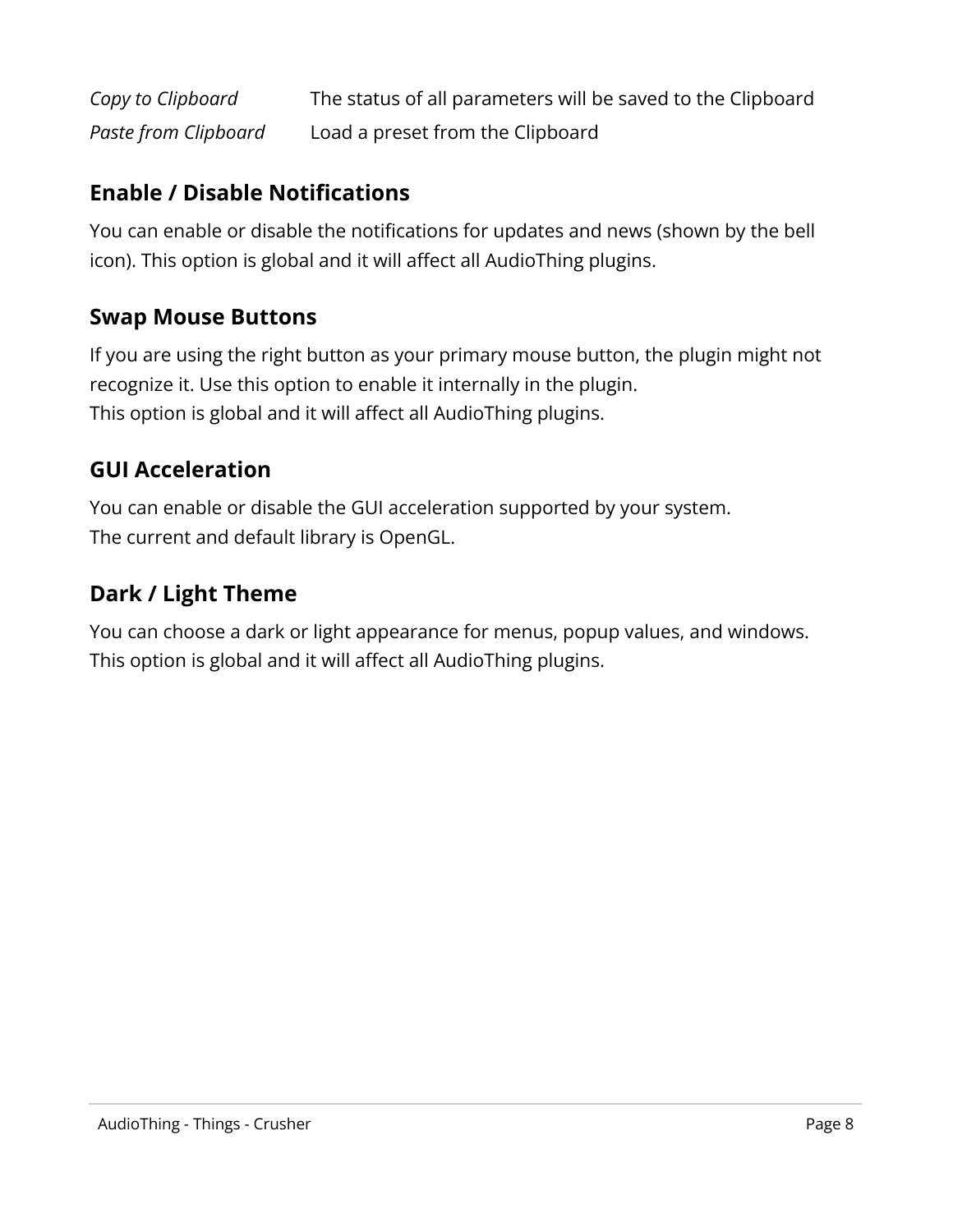## <span id="page-8-0"></span>**End**

#### <span id="page-8-1"></span>**Where is everything?**

The installer will place the plugins, presets and other data in these folders.

#### **macOS**

- AU */Library/Audio/Plug-ins/Components/*
- VST */Library/Audio/Plug-ins/VST/*
- VST3 */Library/Audio/Plug-ins/VST3/*
- AAX */Library/Application Support/Avid/Audio/Plug-Ins/*
- Data */Users/Shared/AudioThing/*

#### **Windows**

| VST  | custom path from installer                               |
|------|----------------------------------------------------------|
|      | VST3 \Program Files\Common Files\VST3\                   |
|      | AAX Program Files\Common Files\Avid\Audio\Plug-Ins\      |
| Data | <i><b>\Users\Public\Public Documents\AudioThing\</b></i> |

#### <span id="page-8-2"></span>**Credits**

|           | DSP & Code Carlo Castellano |
|-----------|-----------------------------|
| Idea      | Hainbach                    |
| Design    | John Gordon                 |
| <b>OA</b> | Giuseppe Marrazzo           |

### <span id="page-8-3"></span>**EULA**

Please visit [www.audiothing.net/eula/](http://www.audiothing.net/eula/) to review this product EULA.